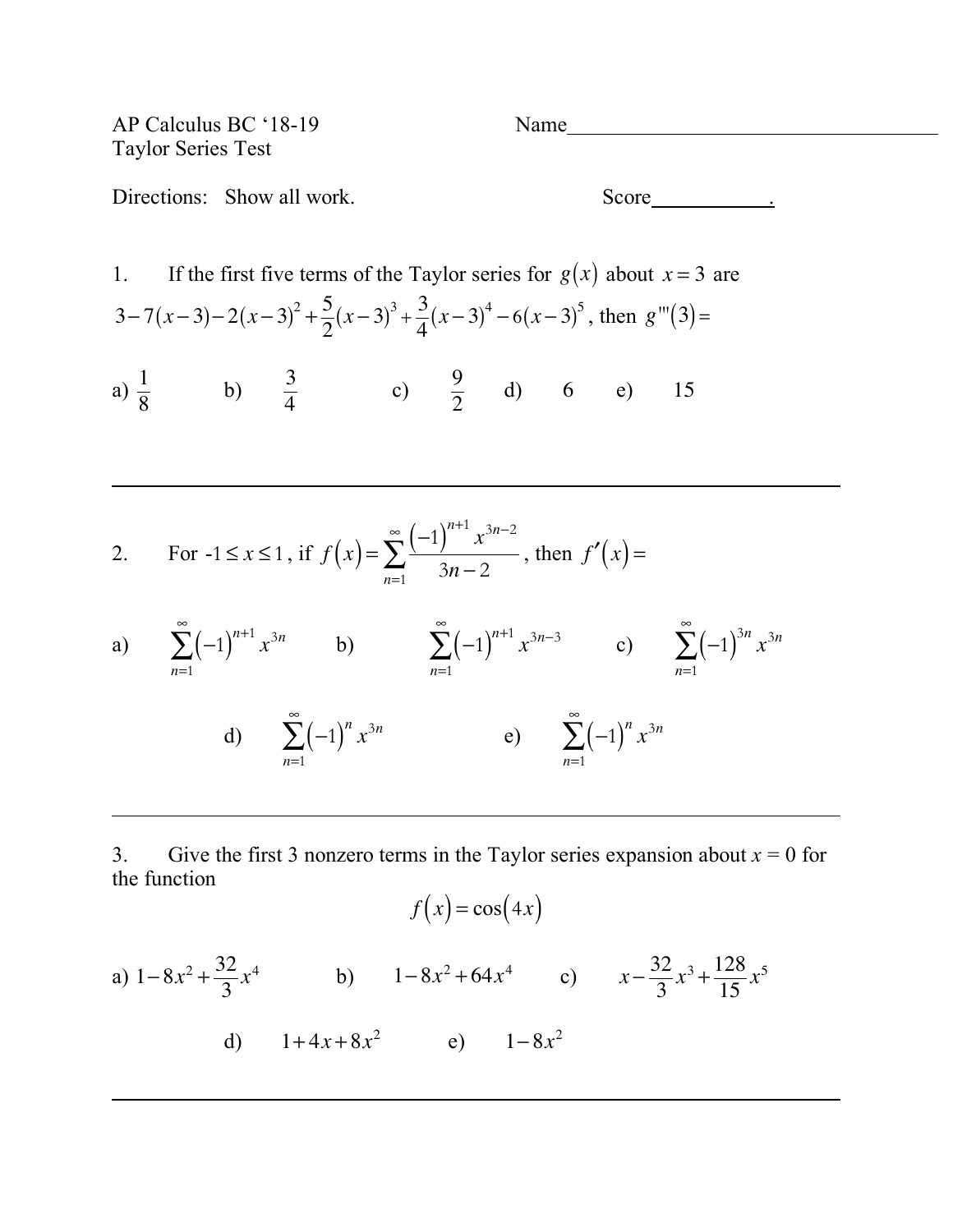4. The Maclaurin expansion to approximate the area under the curve  $e^{x^2}$  from  $x = 0$  to  $x = 1$  is

a) 
$$
1 + \frac{1}{3} + \frac{1}{10} + \frac{1}{42}
$$
 b)  $1 + 1 + \frac{1}{4} + \frac{1}{36}$  c)  $1 + 1 + \frac{1}{2} + \frac{1}{6}$   
d)  $1 + \frac{1}{2} + \frac{1}{6} + \frac{1}{24}$  e)  $1 + \frac{1}{3} + \frac{1}{6} + \frac{1}{10}$ 

5. A function  $f(x)$  has the Maclaurin polynomial given by  $1 + \frac{x^2}{2!} + \frac{x^4}{4!} + \frac{x^6}{6!} + \dots + \frac{x^{2n}}{(2^n)} + \dots$  Which of the following is an expression for  $f(x)$ ? 2!  $+\frac{x^4}{4}$ 4!  $+\frac{x^6}{4}$ 6!  $+\ldots+\frac{x^{2n}}{2n}$ (2*n*)!  $+$ .... Which of the following is an expression for  $f(x)$ 

a) cos *x* **b**)  $e^{x} - \sin x$  **c**)  $e^{x} + \sin x$  **d**)  $\frac{1}{2}(e^{x} + e^{-x})$  **e**) 2  $(e^{x} + e^{-x})$  **e**)  $e^{x^{2}}$ 

6. If  $g(x) = x \sin x$ , which of the following is the power series expansion of  $g'(x)$ ?

a) 
$$
1 - \frac{1}{2!}x^2 + \frac{1}{4!}x^4 - \frac{1}{6!}x^6 + \dots
$$
 b)  $2x - \frac{4}{3!}x^3 + \frac{6}{5!}x^5 - \frac{8}{7!}x^7 + \dots$ 

c) 
$$
x^2 + \frac{1}{3!}x^4 + \frac{1}{5!}x^6 + \frac{1}{7!}x^8 + ...
$$
 d)  $1 + 2x + \frac{3}{2!}x^2 + \frac{4}{3!}x^3 + ...$ 

e)  $x^2 - \frac{1}{2}$ 3!  $x^4 + \frac{1}{5}$ 5!  $x^6 - \frac{1}{7}$ 7! *x*<sup>8</sup> + ...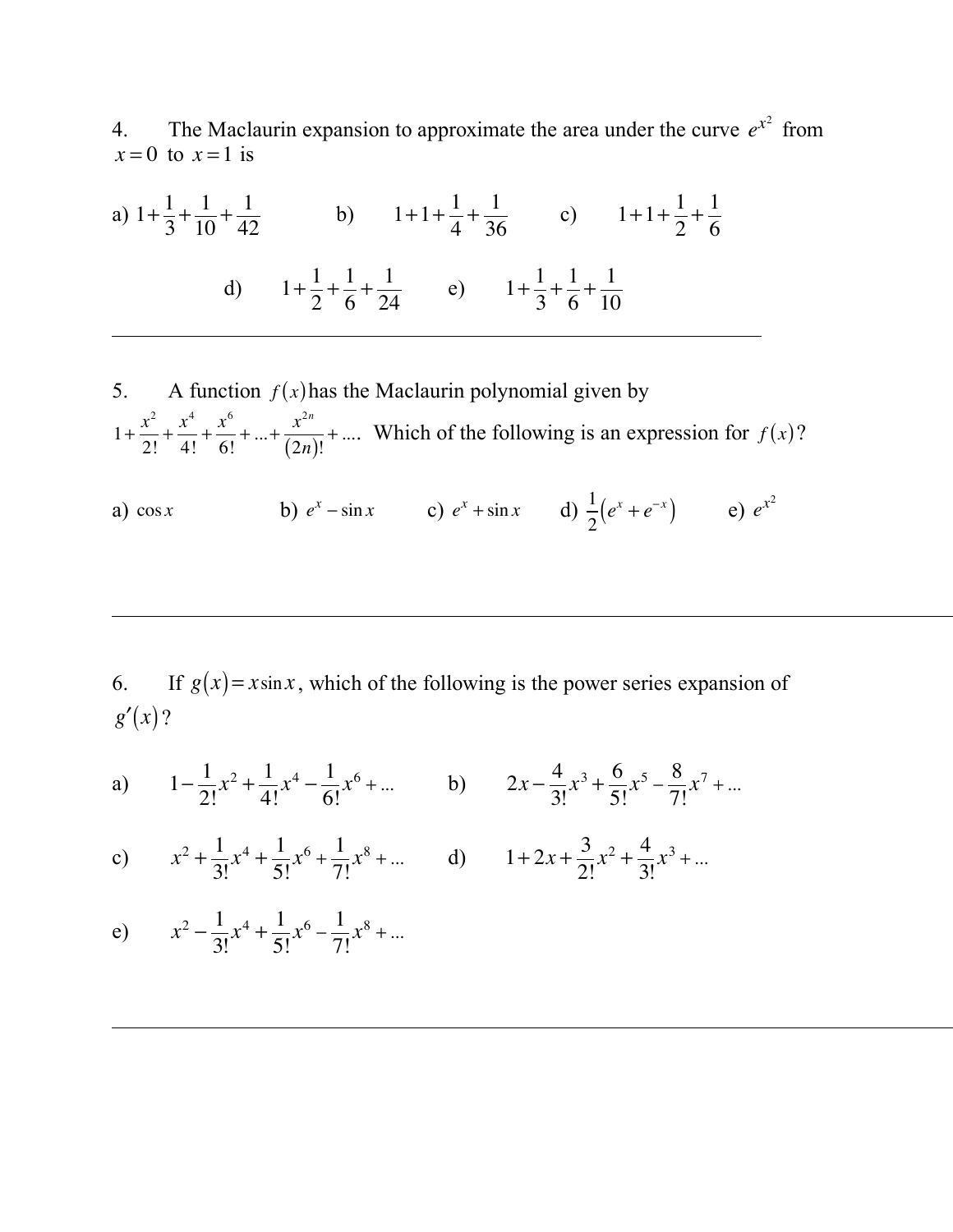7. What are the values of x for which the series  $\sum_{n=1}^{\infty}$  converges?  $(x-5)^n$  $\sum_{n=1}$   $\sqrt[3]{n^4}$ ∞ ∑

a)  $4 < x < 6$  <br>b)  $4 \le x < 6$  <br>c)  $4 \le x \le 6$ 

$$
d) -1 \le x < 1 \qquad \qquad e) -1 \le x \le 1
$$

8. The sum of the infinite series 
$$
\sum_{n=3}^{\infty} \frac{3(-2)^{n+1}}{5^n}
$$
 is

a) 5 b)  $\frac{15}{7}$  c)  $\frac{16}{75}$  d)  $\frac{48}{175}$  e) 7 16 75  $\frac{48}{175}$  e) dne

9. Which of the following series diverge?

I. 
$$
\sum_{n=1}^{\infty} \frac{n+1}{\sqrt{n^4 - 1}}
$$
 II. 
$$
\sum_{n=3}^{\infty} \frac{1}{1 + n^2}
$$
 III. 
$$
\sum_{n=1}^{\infty} \left( \frac{n}{3n + 2} \right)
$$
  
\n2. I only b) II only c) I and II only d) I and III only e) I, II, and III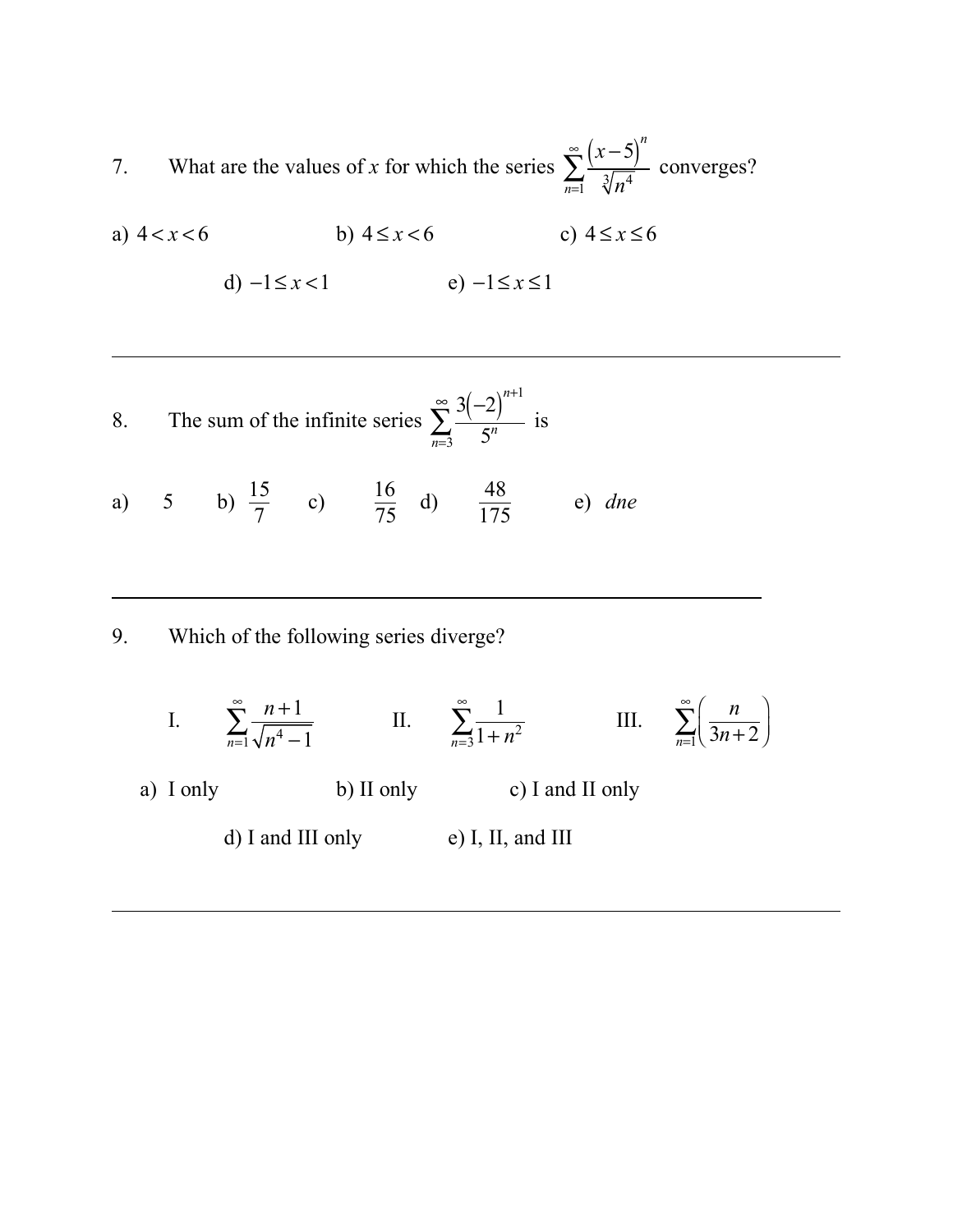10. The function  $g(x)$  has a Taylor series about  $x = -2$  that converges for all x in the interval of convergence. Let  $g(-2)=1$ ,  $g'(-2)=-\frac{3}{2}$ , and 2

$$
g^{n}(-2) = (-1)^{n} \frac{(n-2)!}{5^{n}} \text{ for all } n \ge 2.
$$

a) Find the first four non-zero terms and the general term of the Taylor series for *g* about  $x = -2$ 

b) Find the interval of convergence of  $g(x)$  about  $x = -2$ . Show the work that leads to your answer.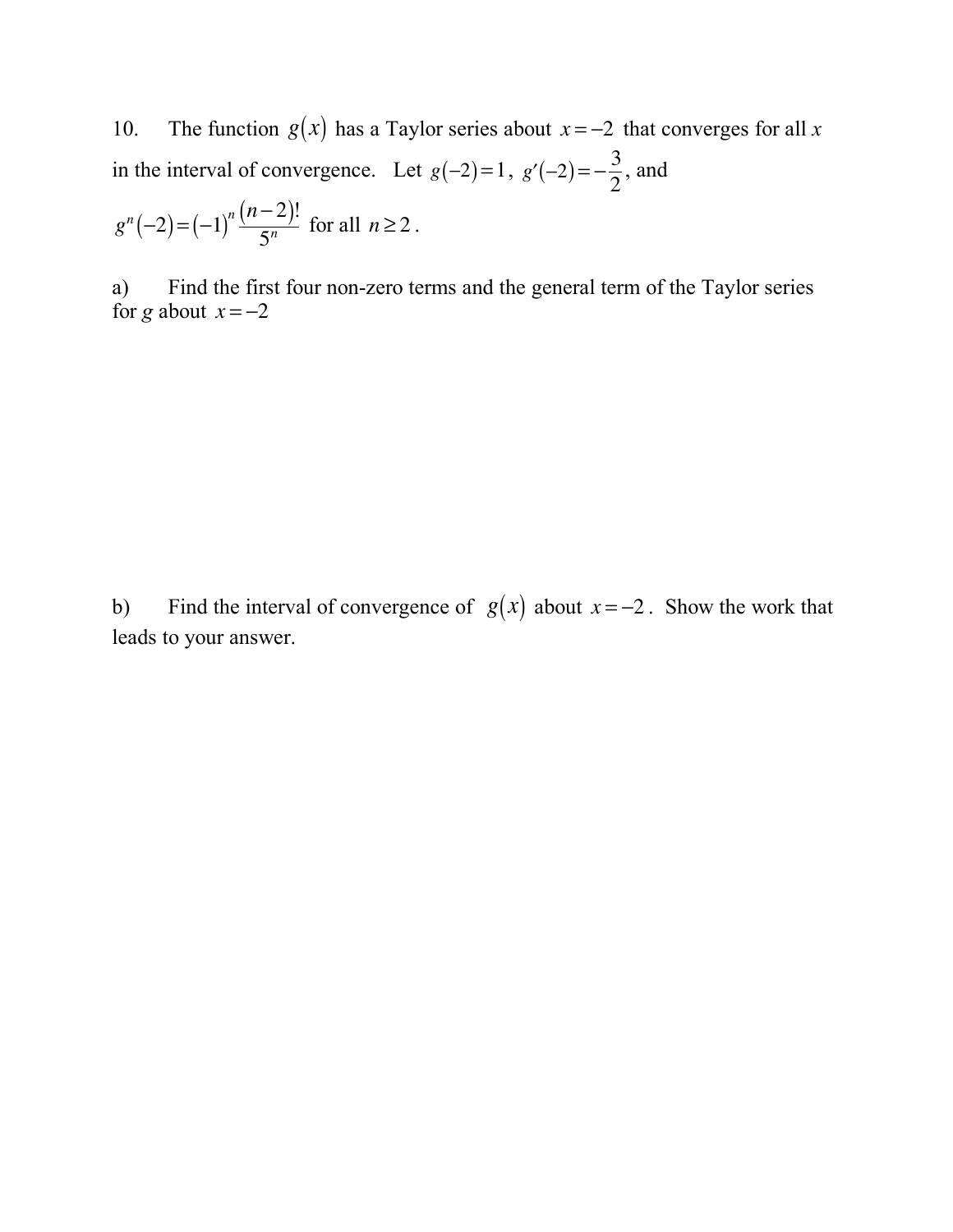c) Use the first three non-zero terms of the Taylor polynomial for g to approximate  $g(-1.9)$ .

d) Determine is the approximation in part c) is within 0.001 of the actual value of  $g(-1.9)$ .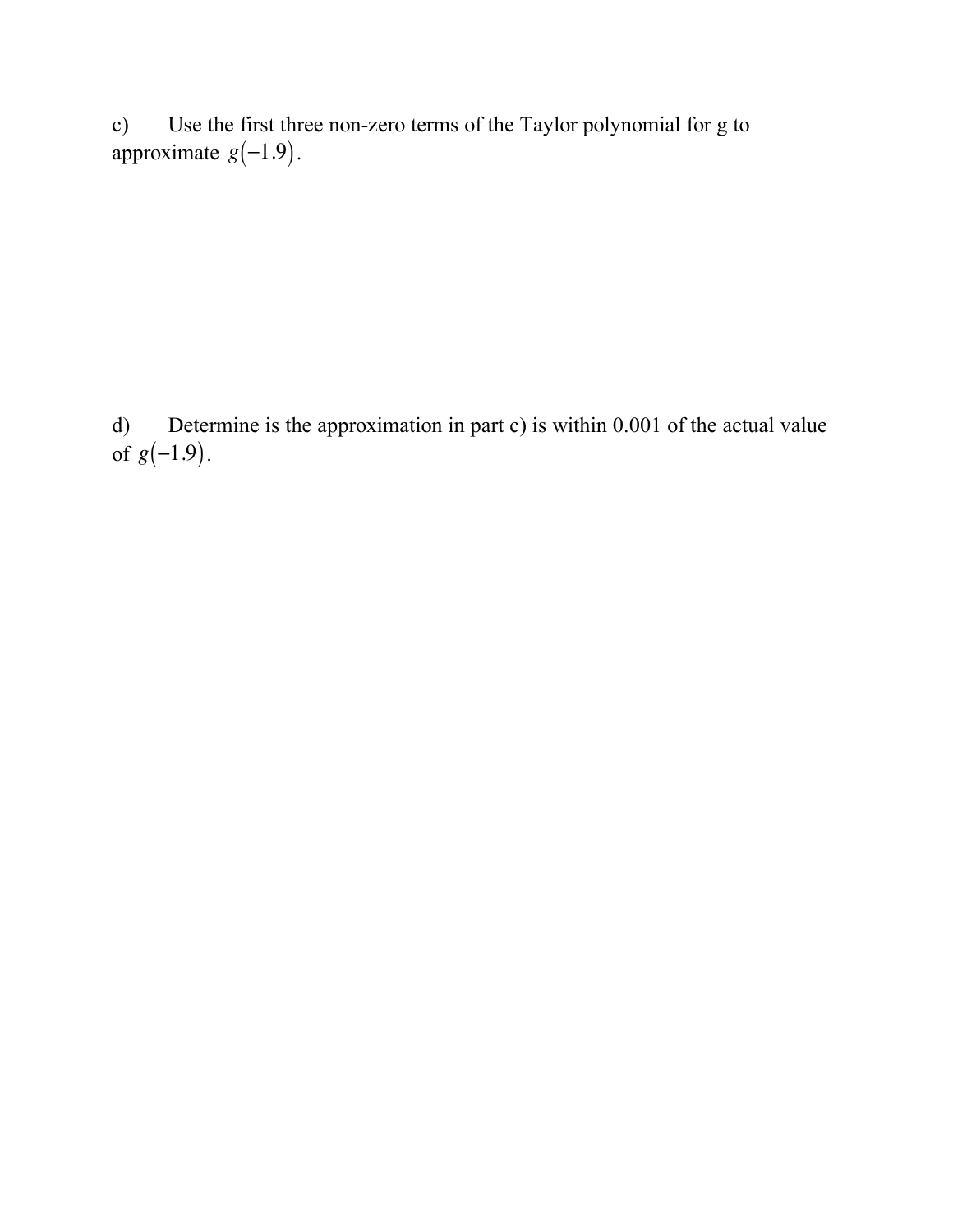11. The function *g* is continuous for all real numbers *x* and is defined by

$$
g(x) = \frac{e^{x^2} - 1}{x^2}
$$
 for  $x \neq 0$ .

a) Use L'Hospital's Rule to find the value of  $g(0)$ . Show the work that leads to your answer.

b) Let *f* be the function given by  $f(x) = e^{x^2}$ . Write the first four nonzero terms and the general term of the Taylor series for  $f$  about  $x = 0$ .